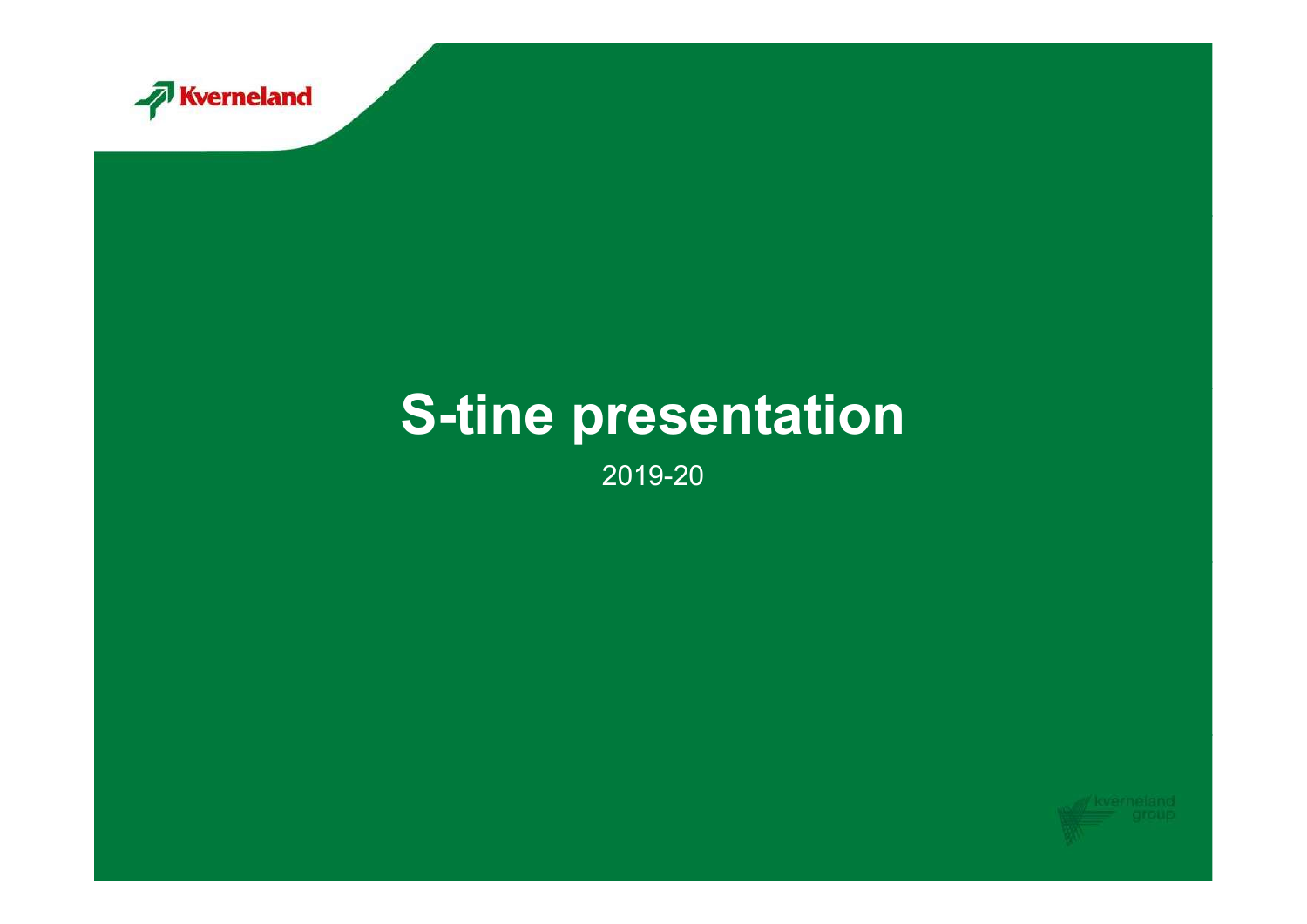

### **rneland<br>gronomic advantages of a s-tine harro**<br>Low fuel consumption per hectare<br>Efficient as driving speed is possible up to 15 km/hour. Normally 1 to **Exerneland<br>Agronomic advantages of a s-tine harrow**<br>• Low fuel consumption per hectare

- 
- $\blacksquare$
- Frechand<br>
Surfall compact and **and the solution of a set ine harrow**<br>
Low fuel consumption per hectare<br>
No soil compaction due to vibrating tines<br>
Efficient as driving speed is possible up to 15 km/hour. Normally 1 to 2 pa Frechand<br>
Expression and **COVID-MOVIDES COVIDENT ASSES**<br>
Low fuel consumption per hectare<br>
No soil compaction due to vibrating tines<br>
Efficient as driving speed is possible up to 15 km/hour. Normally 1 to 2 passes<br>
is enou **rneland**<br>**gronomic advantages of a s-tine ha**<br>Low fuel consumption per hectare<br>No soil compaction due to vibrating tines<br>Efficient as driving speed is possible up to 15 km/hour. Normal<br>is enough for a good seedbed<br>Airs an **Fredand<br>And Synch Conference in Section 2010 Compared Synchrom Compare in American<br>Actor fuel consumption per hectare<br>Airs and warms up the soil -> results in a good germination<br>Ables even seedbed despite of various soil Freland<br>Summing and Summing School School School School School School School School School School School School School**<br>Efficient as driving speed is possible up to 15 km/hour. Normally 1 to 2 passes<br>is enough for a good **gronomic advantages of a s-tine harrow**<br>Low fuel consumption per hectare<br>Reflicient as driving speed is possible up to 15 km/hour. Normally 1 to 2 passes<br>is enough for a good seedbed<br>Airs and warms up the soil -> results **CONDIMIC ACVANTAGES OT A S-TINE NATTOW**<br>
Low fuel consumption per hectare<br>
No soil compaction due to vibrating tines<br>
Efficient as driving speed is possible up to 15 km/hour. Normally 1 to 2 passes<br>
is enough for a good s Low fuel consumption per hectare<br>
No soil compaction due to vibrating tines<br>
Efficient as driving speed is possible up to 15 km/hour. Normally 1 to 2 passes<br>
is enough for a good seedbed<br>
Airs and warms up the soil -> resu Low fuel consumption per hectare<br>No soil compaction due to vibrating tines<br>Efficient as driving speed is possible up to 15 km/hour. Normally 1 to 2 passes<br>is enough for a good seedbed<br>Airs and warms up the soil -> results  $\blacksquare$
- $\blacksquare$
- $\blacksquare$
- **gronomic advantages of a s-tine h**<br>Low fuel consumption per hectare<br>No soil compaction due to vibrating tines<br>Efficient as driving speed is possible up to 15 km/hour. Norm<br>is enough for a good seedbed<br>Airs and warms up th No soil compaction due to vibrating tines<br>Efficient as driving speed is possible up to 15 km/hour. Normally 1 to 2 pass<br>is enough for a good seedbed<br>Airs and warms up the soil -> results in a good germination<br>Ables even se Efficient as driving speed is possible up to 15 km/hour. No<br>is enough for a good seedbed<br>Airs and warms up the soil -> results in a good germination<br>Ables even seedbed despite of various soil types on the fit<br>Results in ev  $\blacksquare$
- $\blacksquare$
- $\blacksquare$
- $\blacksquare$
- $\blacksquare$
- $\blacksquare$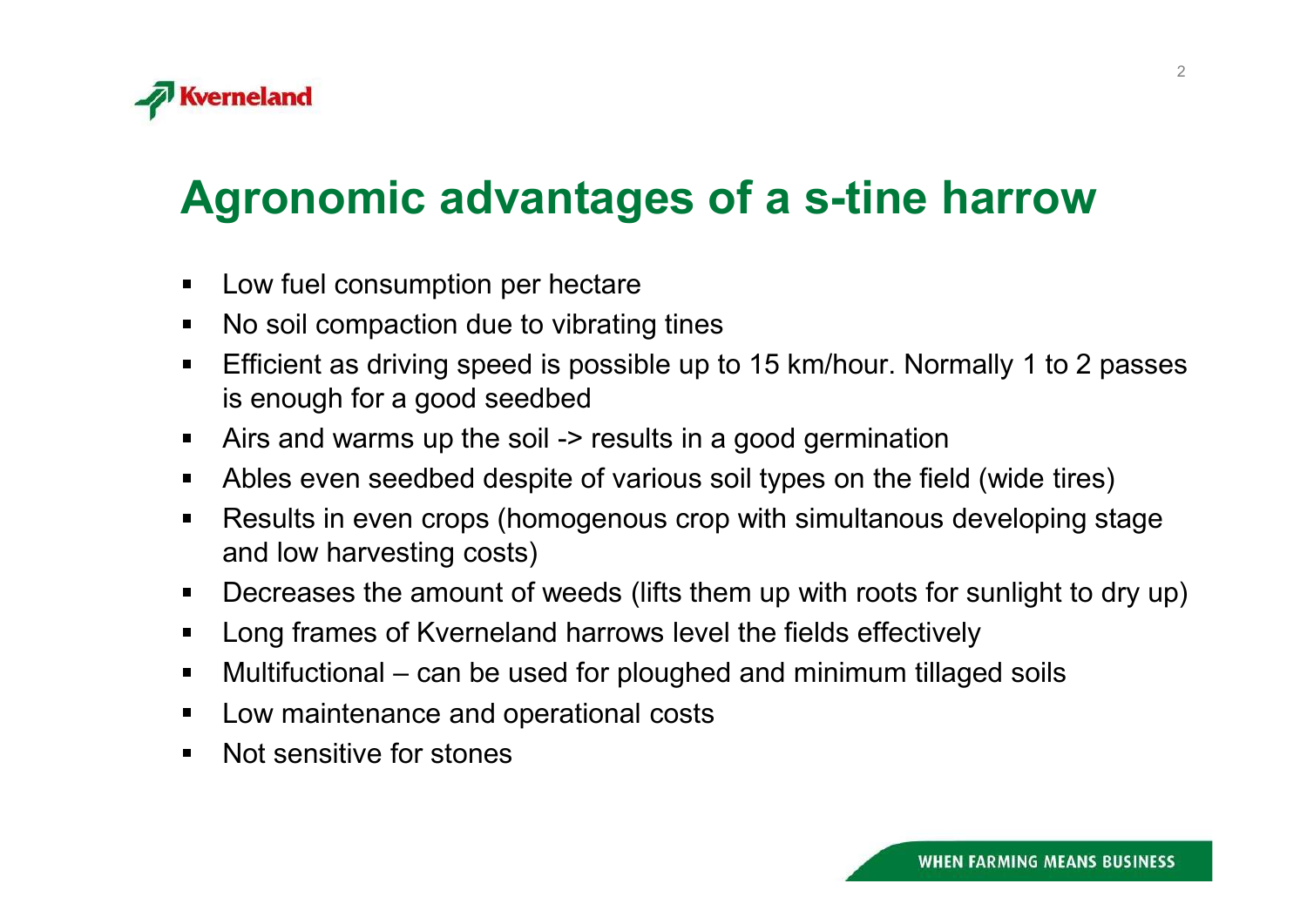

#### **Kverneland<br>Kverneland Tiger – Effective and precise<br>seedbed preparation** Kverneland<br>Kverneland Tiger – Effective and<br>seedbed preparation



**WHEN FARMING MEANS BUSINESS**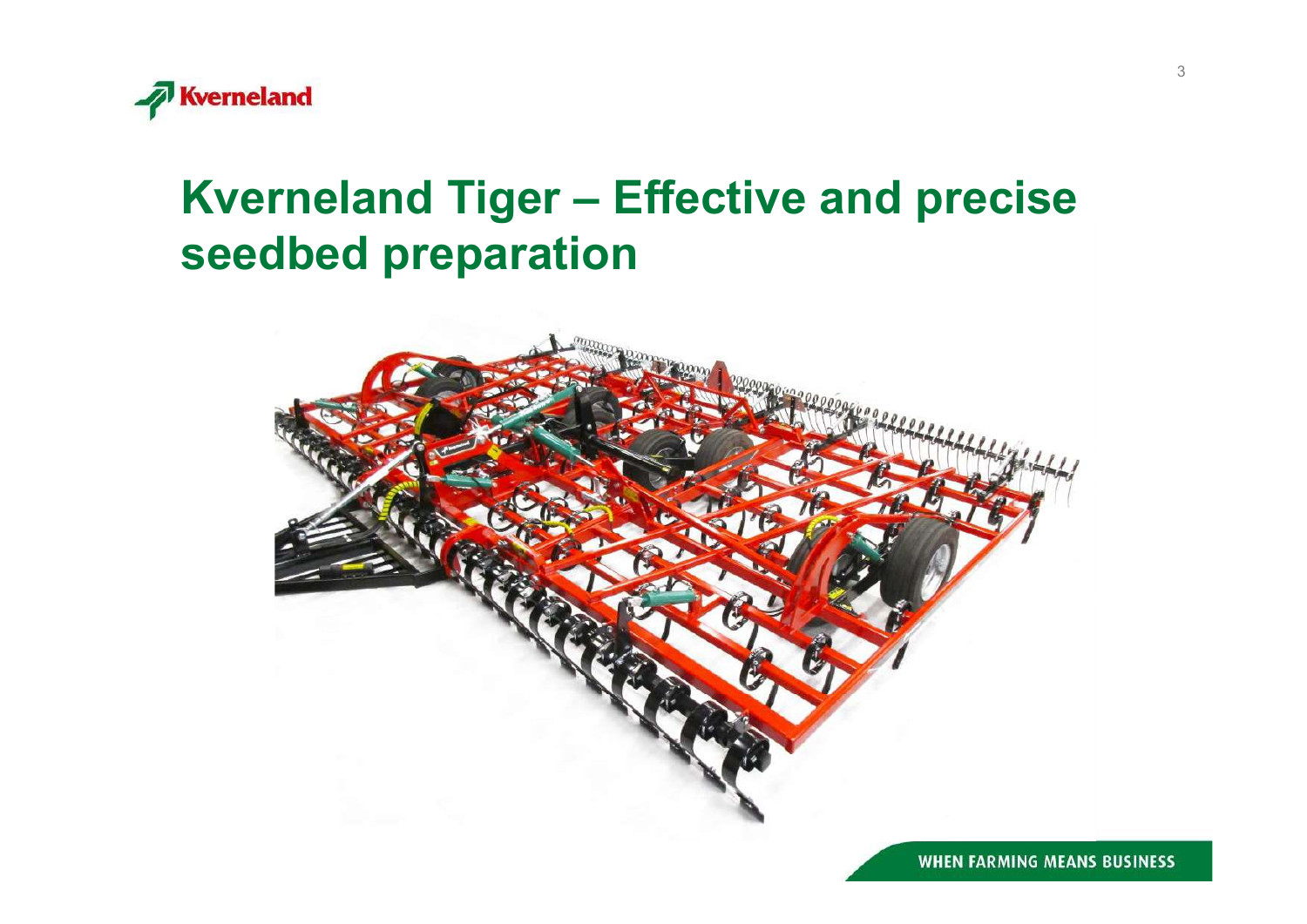

## **Example 18 Special steel deal of Frame Condom**<br>
S-8 meter working width<br>
Under 3m transportation width<br>
Easy and precise working depth control<br>
Working depth up to 10 cm<br>
8 tine rows – good open structure<br>
Big 250/65 – 14 Kverneland<br>Kverneland Tiger – Effective and precise<br>seedbed preparation seedbed preparation

- Pulled type s-tine harrow
- 5-8 meter working width  $\blacksquare$
- Under 3m transportation width  $\blacksquare$
- Easy and precise working depth control  $\blacksquare$
- Working depth up to 10 cm  $\blacksquare$
- 8 tine rows good open structure  $\blacksquare$
- Big 250/65 14,5 tires  $\blacksquare$
- 10 x 45 tines with 80mm spacing  $\blacksquare$
- Falled type s-line harrow<br>
5-8 meter working width<br>
Under 3m transportation width<br>
Easy and precise working depth control<br>
Working depth up to 10 cm<br>
8 tine rows good open structure<br>
Big 250/65 14,5 tires<br>
10 x 45 tine  $\blacksquare$
- Optimal driving speed 10 to 12 km/h  $\blacksquare$
- $\blacksquare$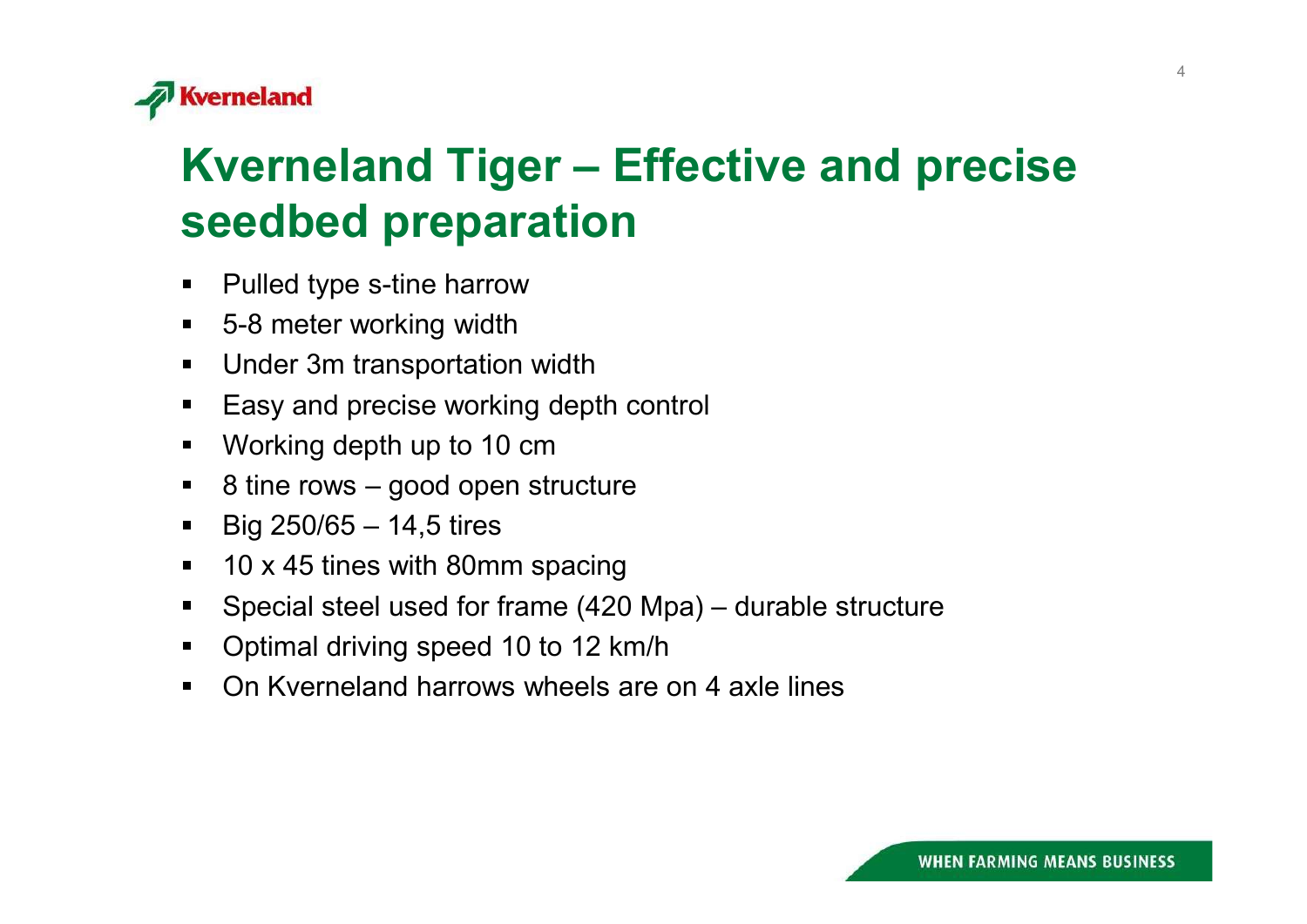



# Technical details

| kverneland<br><b>M</b> Kverneland<br>group<br><b>Technical details</b> |       |       |       |       |
|------------------------------------------------------------------------|-------|-------|-------|-------|
| <b>Tiger harrow</b>                                                    | 500   | 600   | 700   | 800   |
| Weight (with rear harrow)                                              | 2530  | 2990  | 3270  | 3530  |
| Tines, pcs, 8 cm spacing, 10x45mm                                      | 62    | 75    | 87    | 97    |
| Tine axels, pcs                                                        | 8     | 8     | 8     | 8     |
| Power request, hp (min.)                                               | 100   | 110   | 145   | 160   |
| Hydraulic outlets, pcs (1-/2)                                          | $-13$ | $-13$ | $-13$ | $-13$ |
| Tires, pcs, 250/65 - 14,5                                              | 6     | 8     | 8     | 8     |
| Frame lenght, m                                                        | 3,29  | 3,29  | 3,29  | 3,29  |
| Transport width, m                                                     | 2,7   | 2,7   | 2,7   | 2,7   |